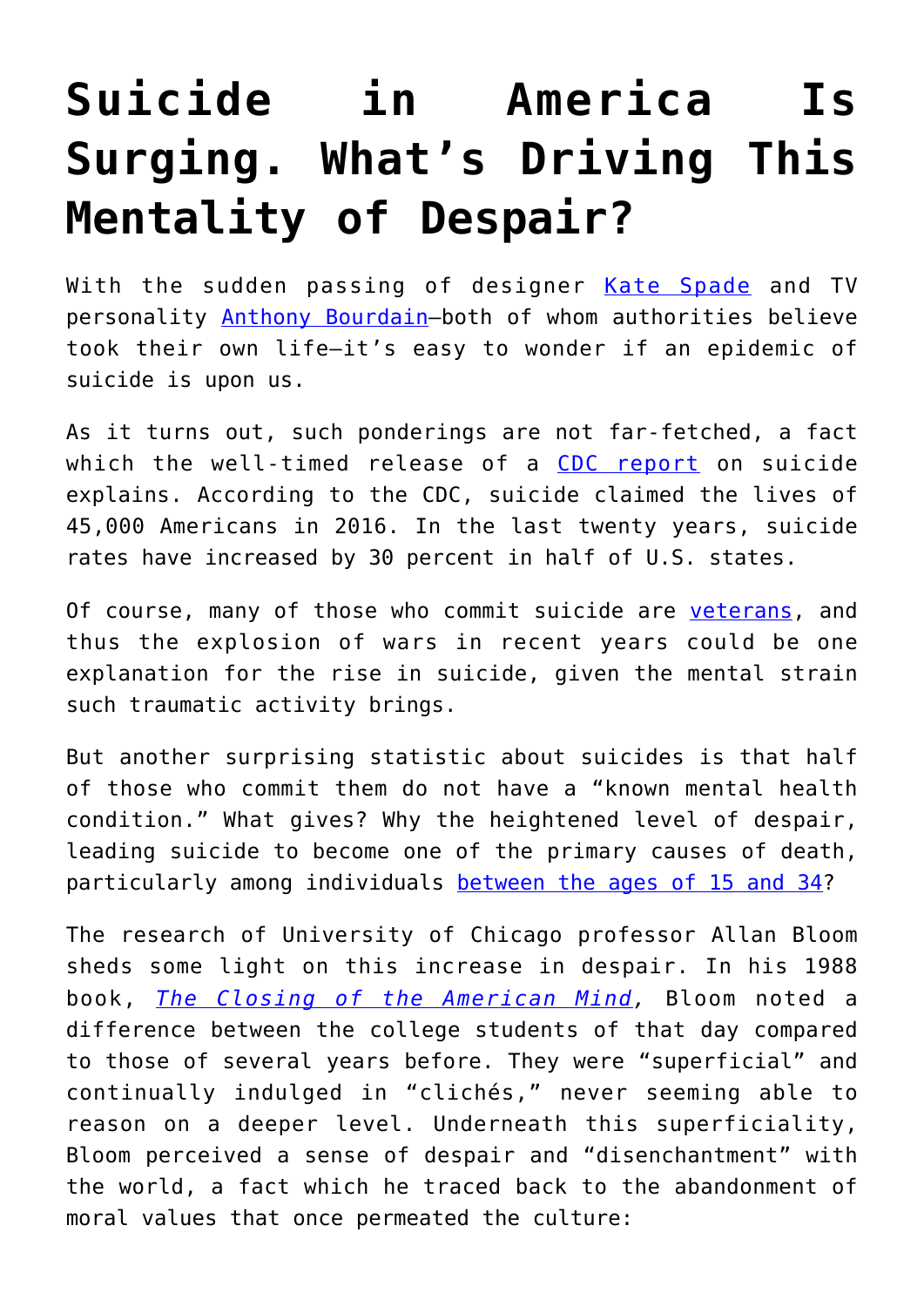*"The moral education that is today supposed to be the great responsibility of the family cannot exist if it cannot present to the imagination of the young a vision of a moral cosmos and of the rewards and punishments for good and evil, sublime speeches that accompany and interpret deeds, protagonists and antagonists in the drama of moral choice, a sense of the stakes involved in such choice, and the despair that results when the world is 'disenchanted.'"*

Bloom goes on to note that parents have difficulty passing on these essential moral values because they themselves don't know what they believe. When schools try to do the same, the watered-down nature of the values makes them synthetic. Bloom continues:

*"This gradual stilling of the old political and religious echoes in the souls of the young accounts for the difference between the students I knew at the beginning of my teaching career and those I face now. The loss of the books has made them narrower and flatter. Narrower because they lack what is most necessary, a real basis for discontent with the present and awareness that there are alternatives to it. They are both more contented with what is and despairing of ever escaping from it. The longing for the beyond has been attenuated. The very models of admiration and contempt have vanished. Flatter, because without interpretations of things, without the poetry or the imagination's activity, their souls are like mirrors, not of nature, but of what is around."*

Kate Spade and Anthony Bourdain grew up in the era described by Bloom. Is it possible that their despair had its roots in a society which shunned values and watered down its morals, leaving them with little purpose and meaning for which to live? And if such was the case with their generation… what will it be for those who are coming behind them?